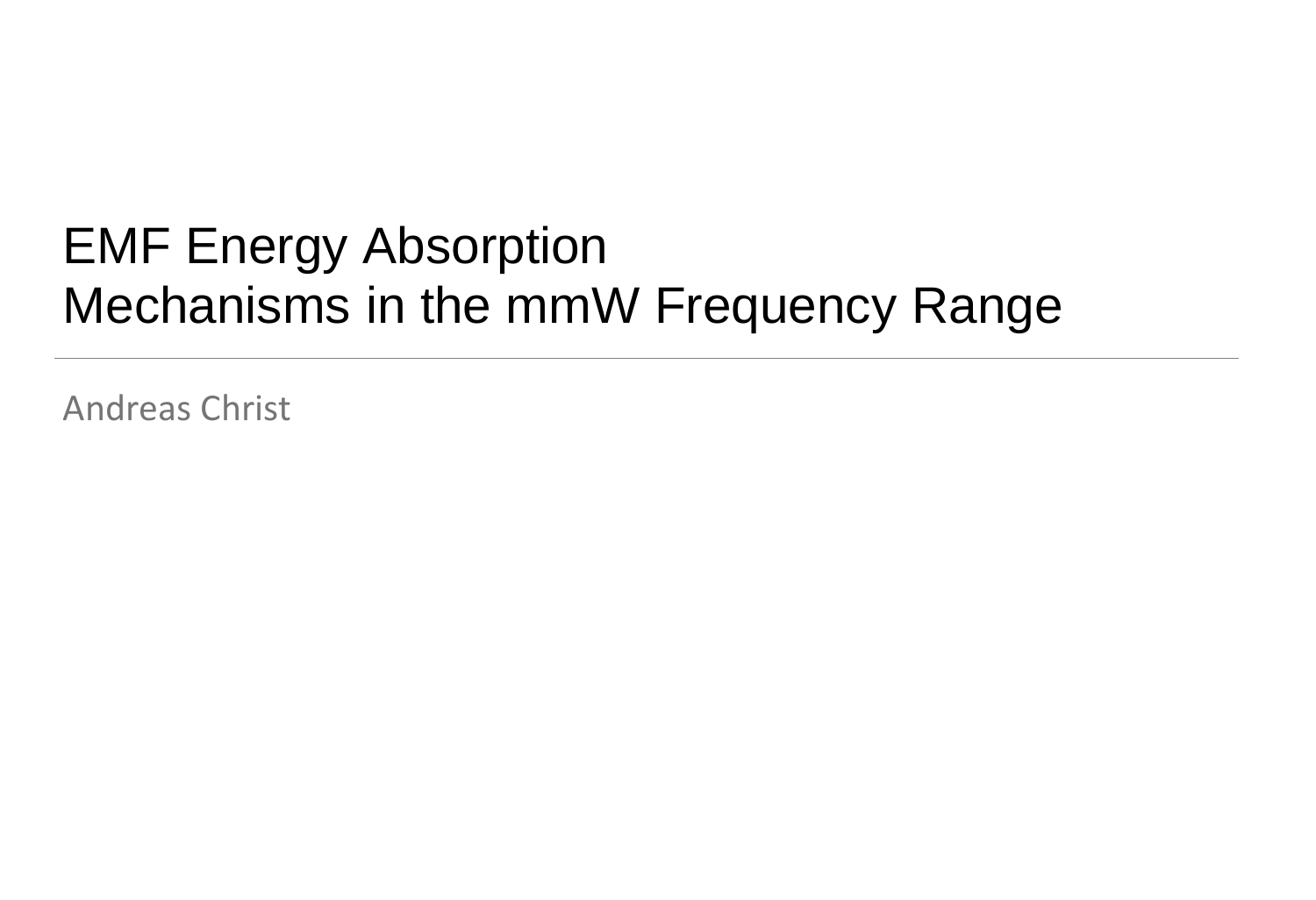## Background

- The compliance of wireless devices up to the 4<sup>th</sup> generation is tested against the basic restrictions by measuring SAR.
- The dielectric properties of the tissue simulants for the SAR measurements were determined by evaluation the plane-wave absorption in large numbers of head- and body-tissue combinations.
- · For body-tissue, constructive interference from the fat-muscle interface was observed that can lead to an increase of the psSAR of up to 3dB for far-field like exposure.
- For head-tissue, no such effects could be identified.
- Compliance testing for mmWave frequencies no longer uses a dosimetric approach.
- The skin can no longer be regarded as bulk tissue for the characterization of the absorption of EM fields.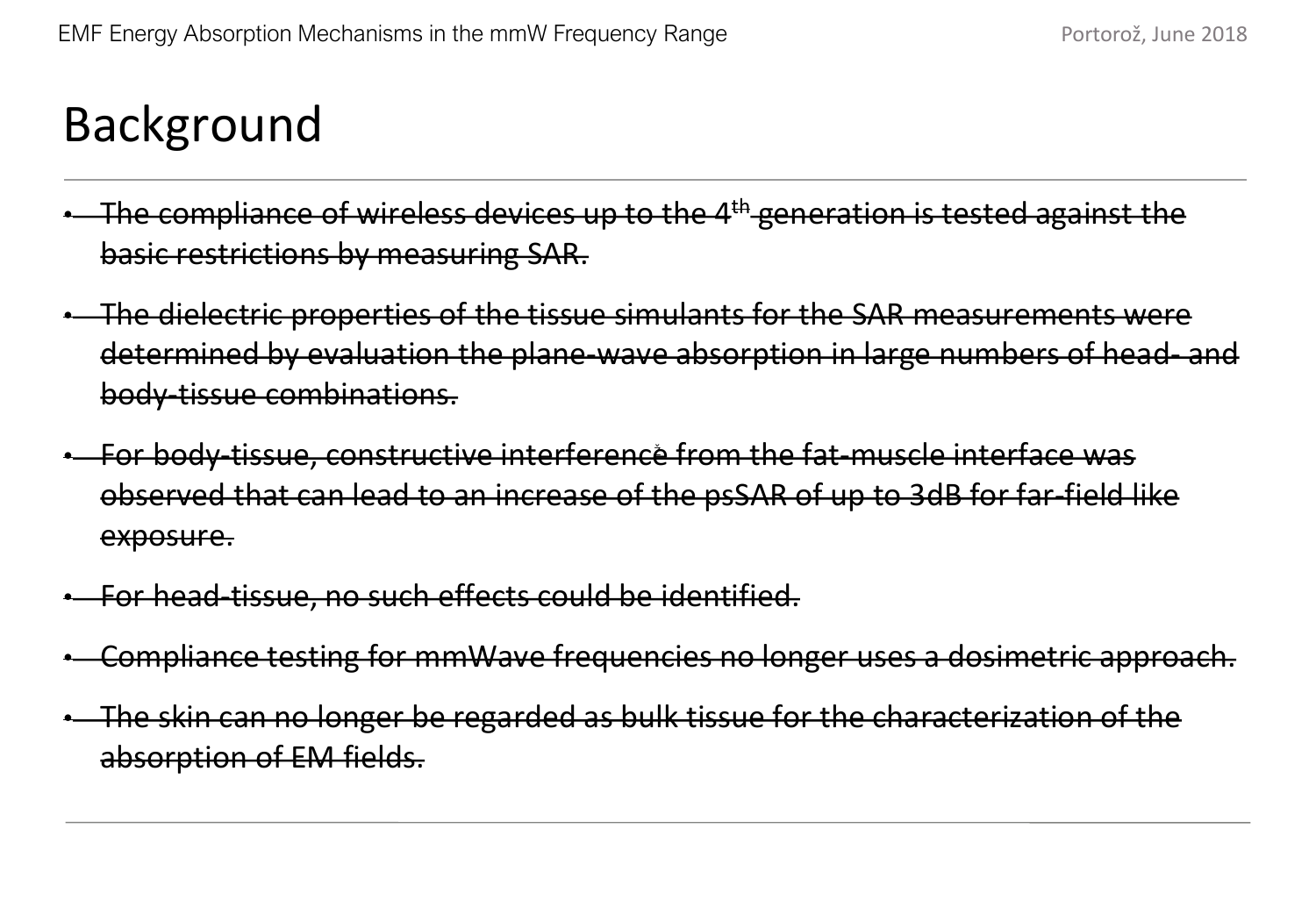## **Objectives**

- propose a stratified skin model for the analysis of EM energy absorption in the mmWave frequency range
- identify the skin layering structure that maximizes absorption
- quantify EM energy absorption and the induced temperature increase for plane-wave exposure ž
- characterize the near-field of a set of generic wireless devices with phased array antennas operating at 28GHz and 100GHz
- quantify the induced temperature increase based on the incident E-field and the real part of the power density averaged over surfaces of 1cm<sup>2</sup>, 4cm<sup>2</sup> and  $100cm<sup>2</sup>$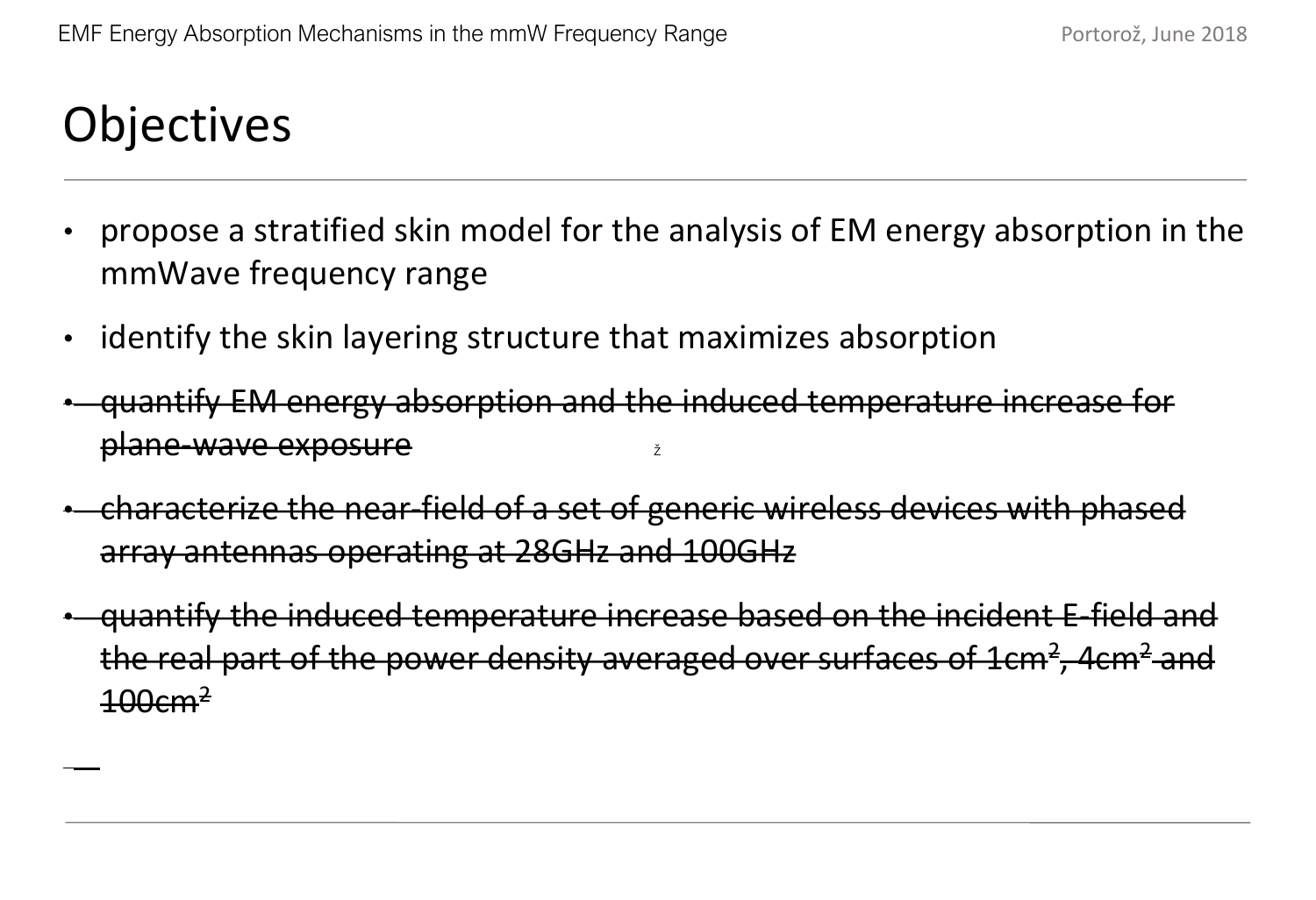### Stratified Skin Model – Biophysical Properties



- unperfused epidermis modeled as stratum corneum and viable epidermis
- Cole-Cole tissue properties:
	- low water content for stratum corneum and hypodermis
	- high water content for viable epidermis, dermis and muscle
- adiabatic thermal boundaries as conservative estimate of live conditions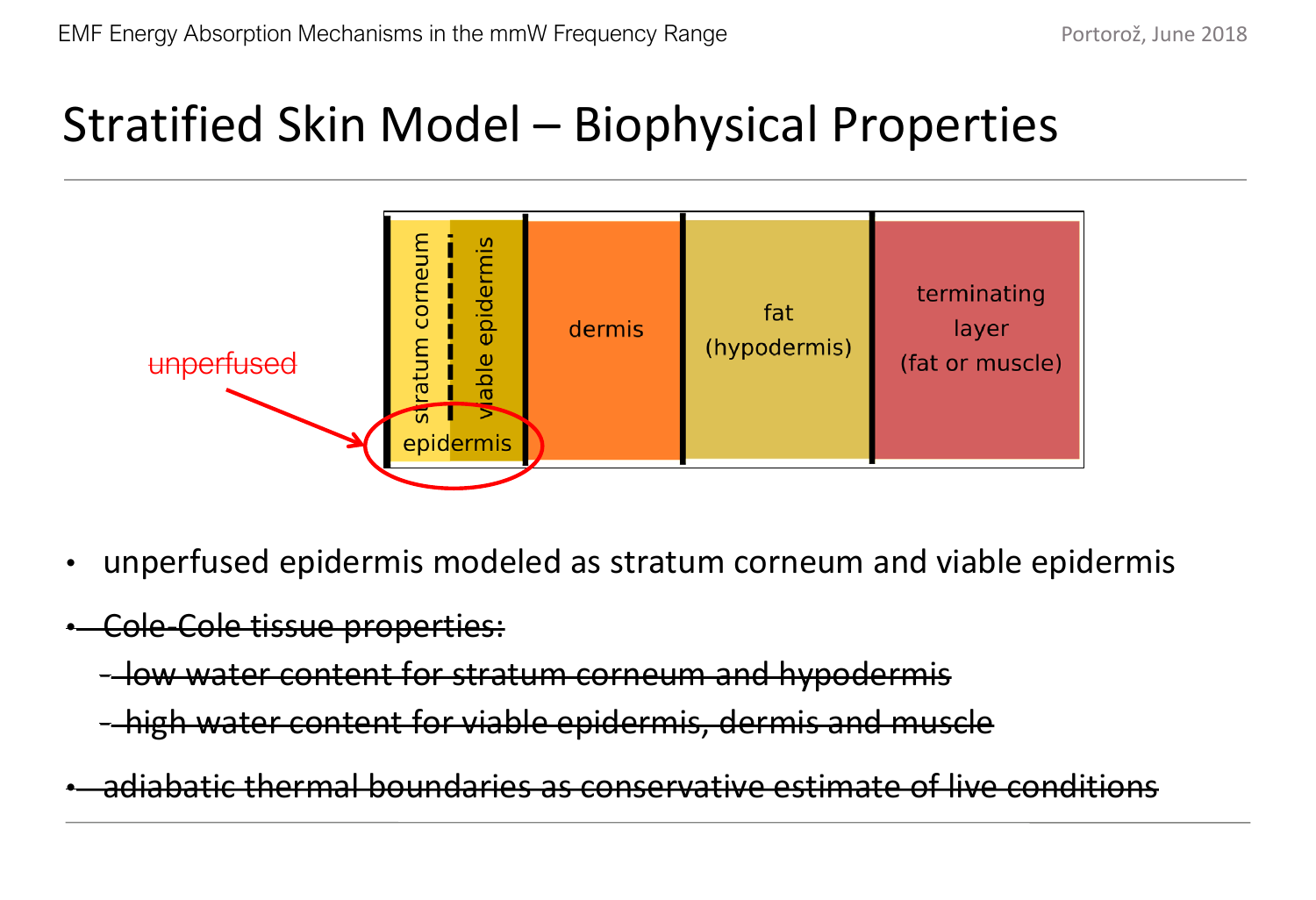### Stratified Skin Model – Layer Thicknesses

| Layer            | <b>Thickness</b>           | $\overline{\Phi}$<br>ē<br>등<br>5 <sup>th</sup> | ain<br>epider<br>viable | dermis | fat<br>(hypodermis) | terminating<br>layer<br>(fat or muscle) |
|------------------|----------------------------|------------------------------------------------|-------------------------|--------|---------------------|-----------------------------------------|
| thick SC         | $20 - 700 \mu m$           |                                                |                         |        |                     |                                         |
| thin SC          | $10 - 20 \mu m$            |                                                |                         |        |                     |                                         |
| viable epidermis | $60 - 120 \mu m$           |                                                |                         |        |                     |                                         |
| dermis           | $0.4 - 2.4$ mm             |                                                |                         |        |                     |                                         |
| hypodermis       | $1.1 - 5.6$ mm or $\infty$ |                                                | epidermis               |        |                     |                                         |
| muscle           | $\infty$                   |                                                |                         |        |                     |                                         |

- two body regions distinguished depending on stratum corneum thickness: - thick stratum corneum: fingers, palm, soles of the feet
	- thin stratum corneum: everywhere else on the body
- large variability for stratum corneum thickness of the hands depending on individual manual activities
- hypodermis or muscle as terminating layer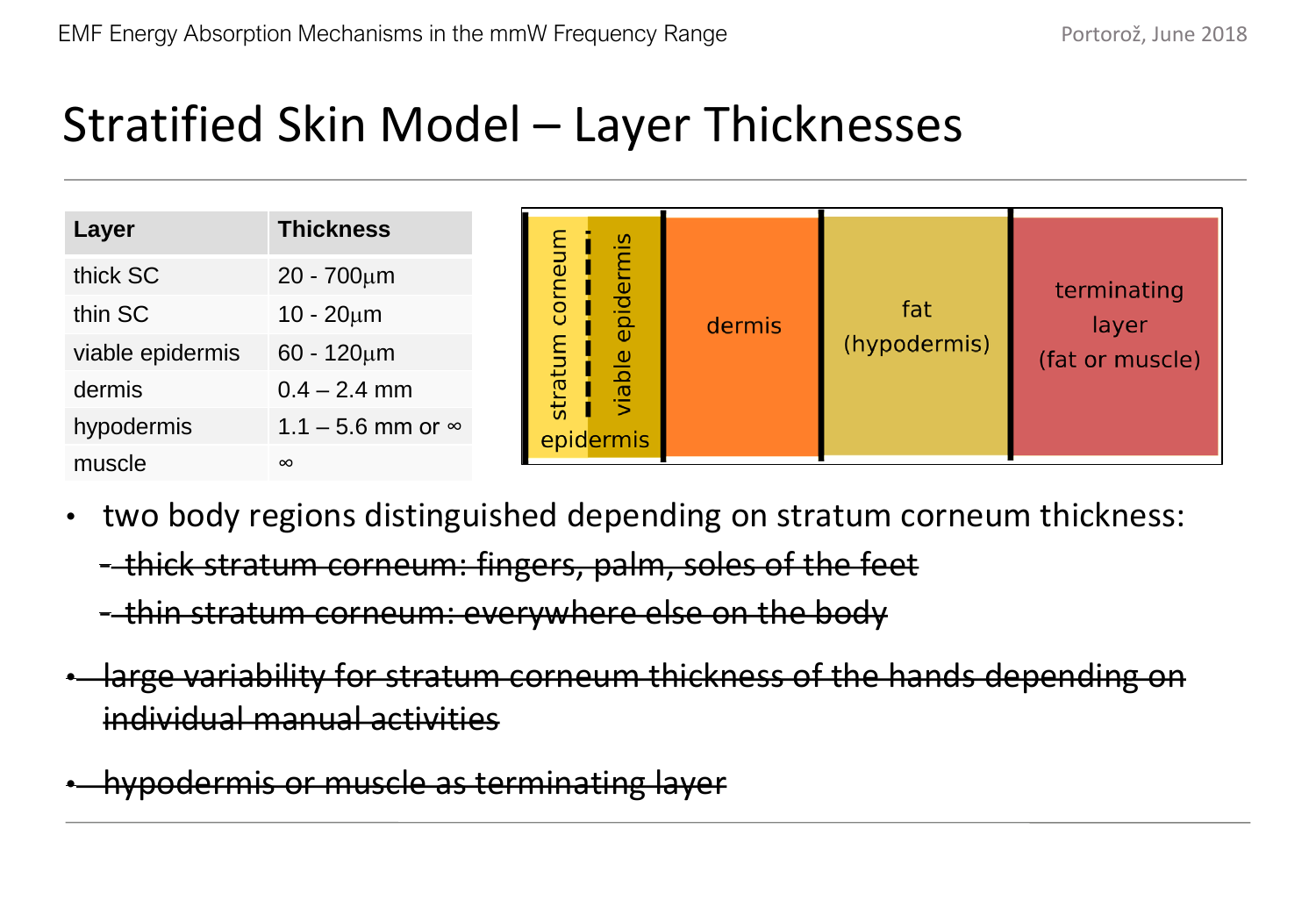### Power Transmission Coefficient



• enhanced absorption due to impedance matching above 15GHz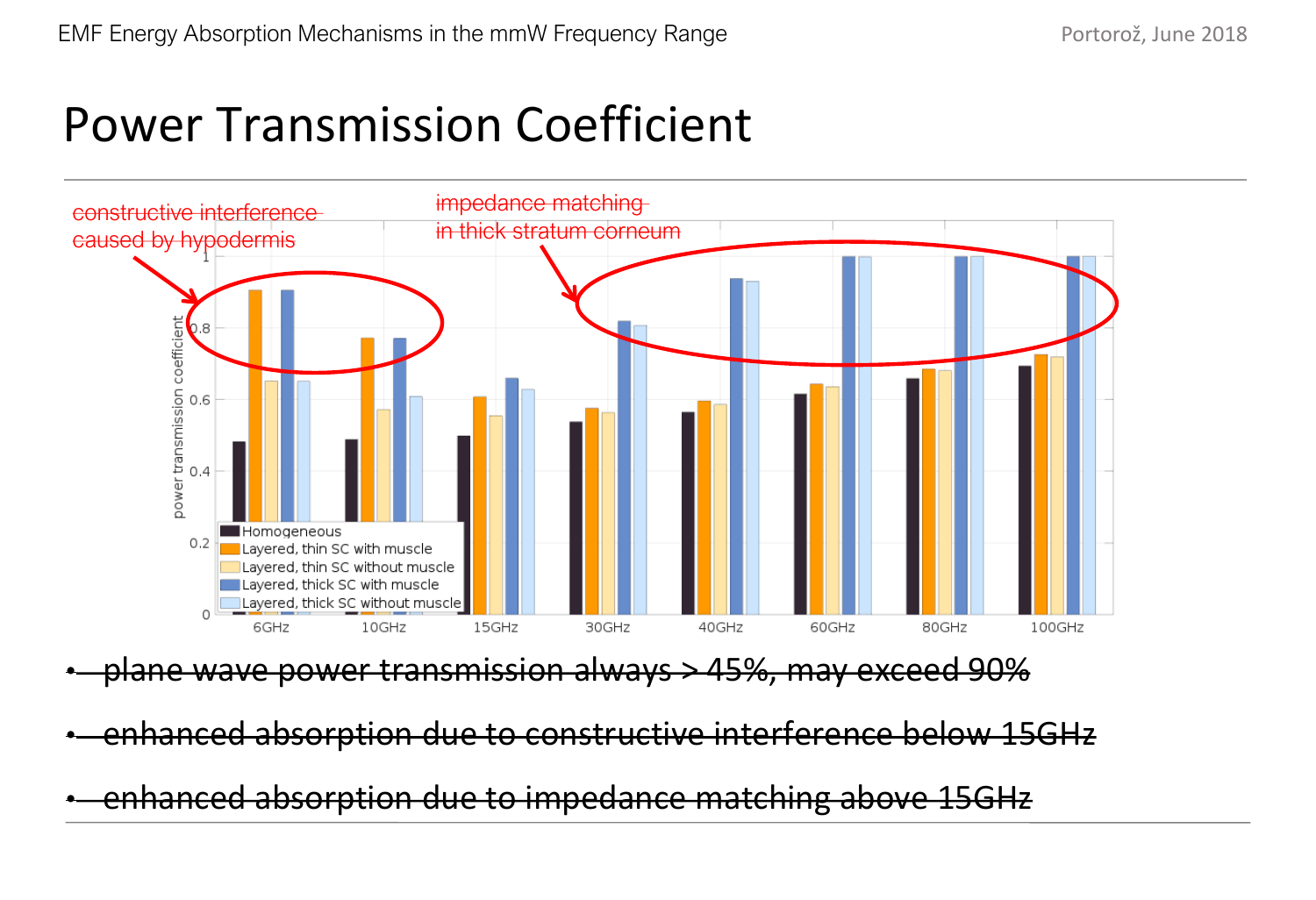### SC Thickness for Maximum Transmission

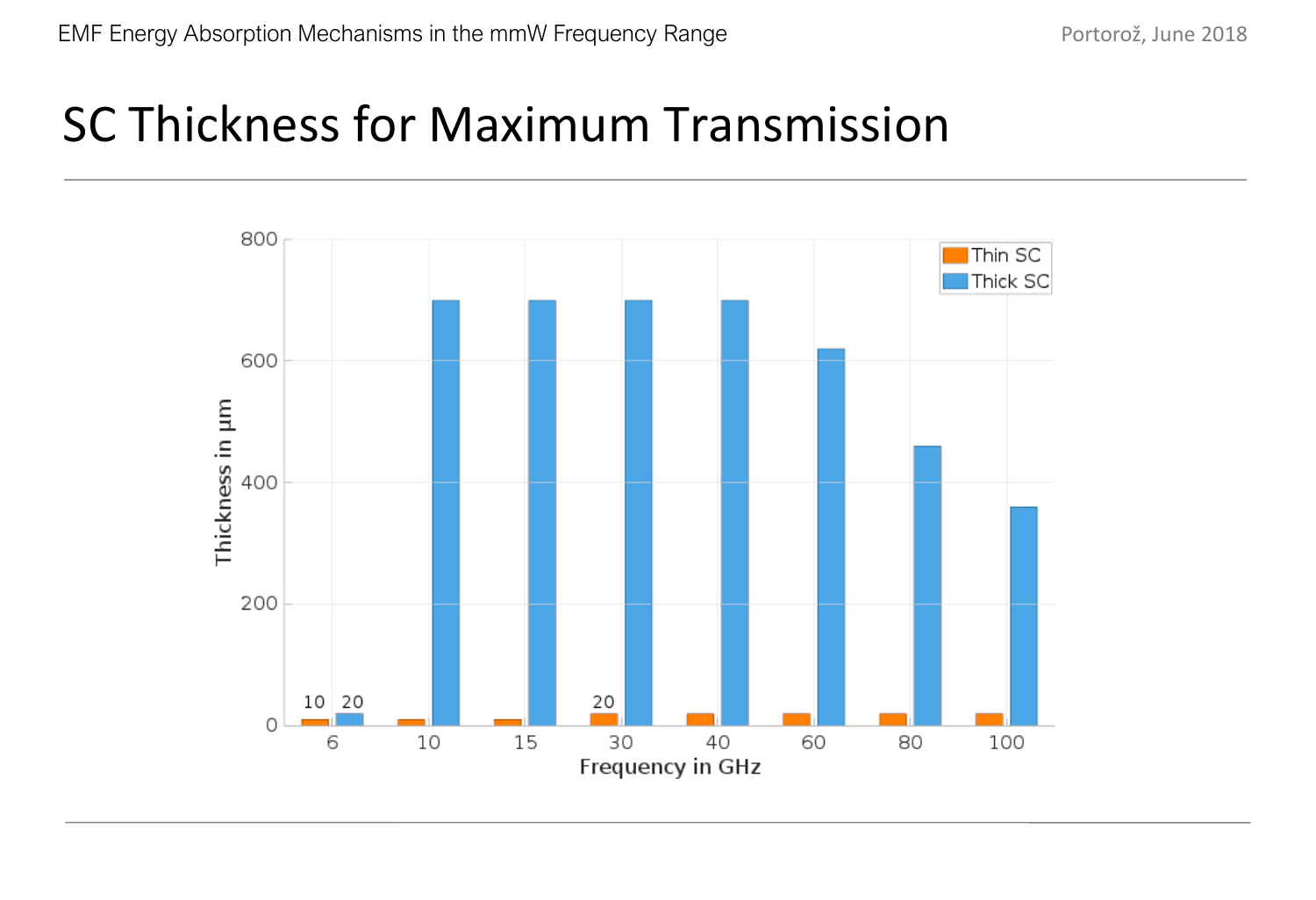### Temperature Increase



• temperature increase ∆T for adiabatic boundary conditions normalized to an indicent power density of 10W/m2

• ∆T in layered tissue up to 4 times higher than in homogeneous tissue due to increase in power transmission coefficient and reduced perfusion (epidermis, fat)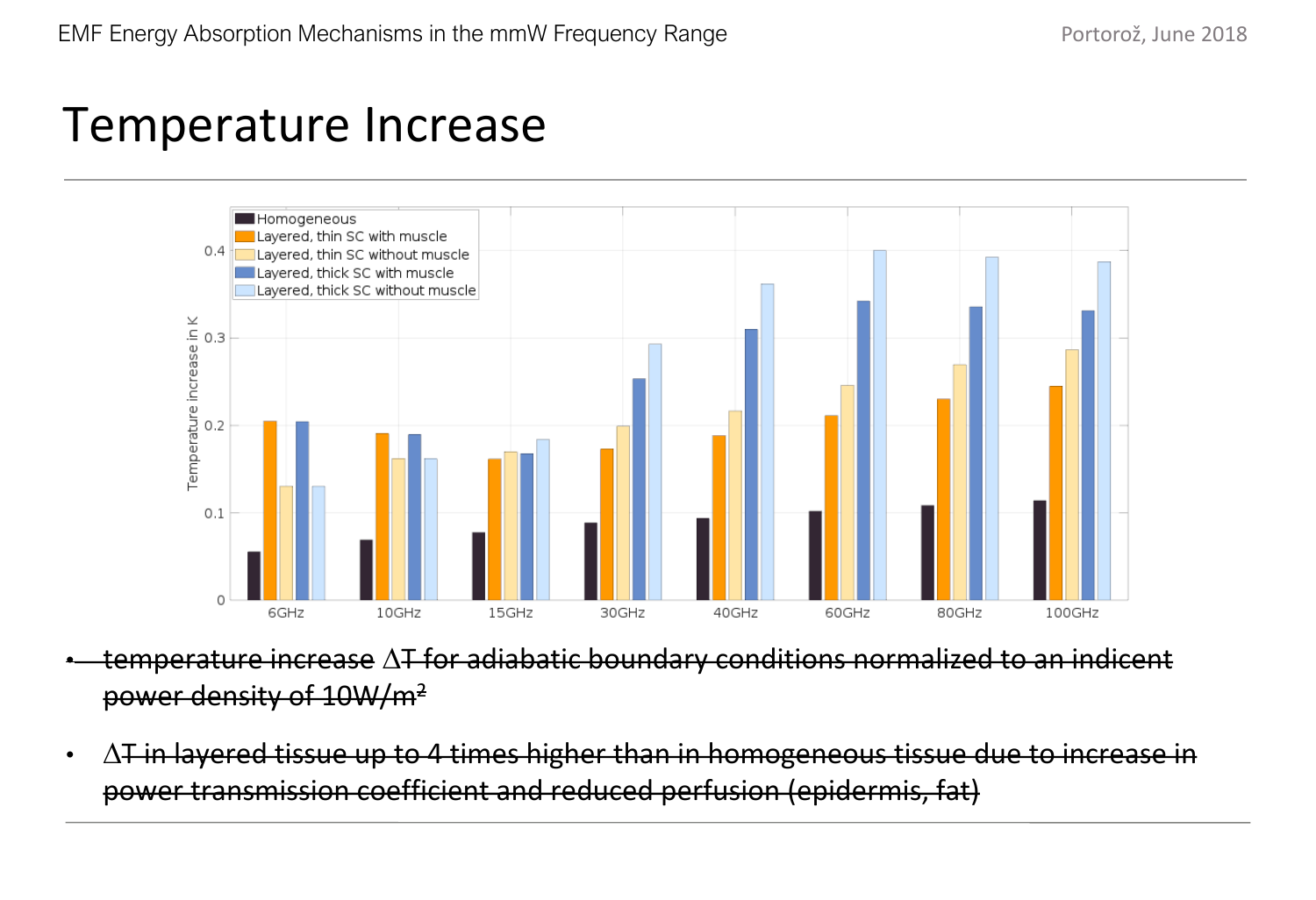### Generic Transmitters – 28GHz



F<sub>28</sub>b



N28

- F28b generic phone with 16 PIFA elements on the back of the ground plane operating at 28GHz
- F28t generic phone with 16 PIFA elements on the bent top of the ground plane operating at 28GHz
- N28 generic phone with four folded feeding ports and 30 parasitically coupled notch antenna elements operating at 28GHz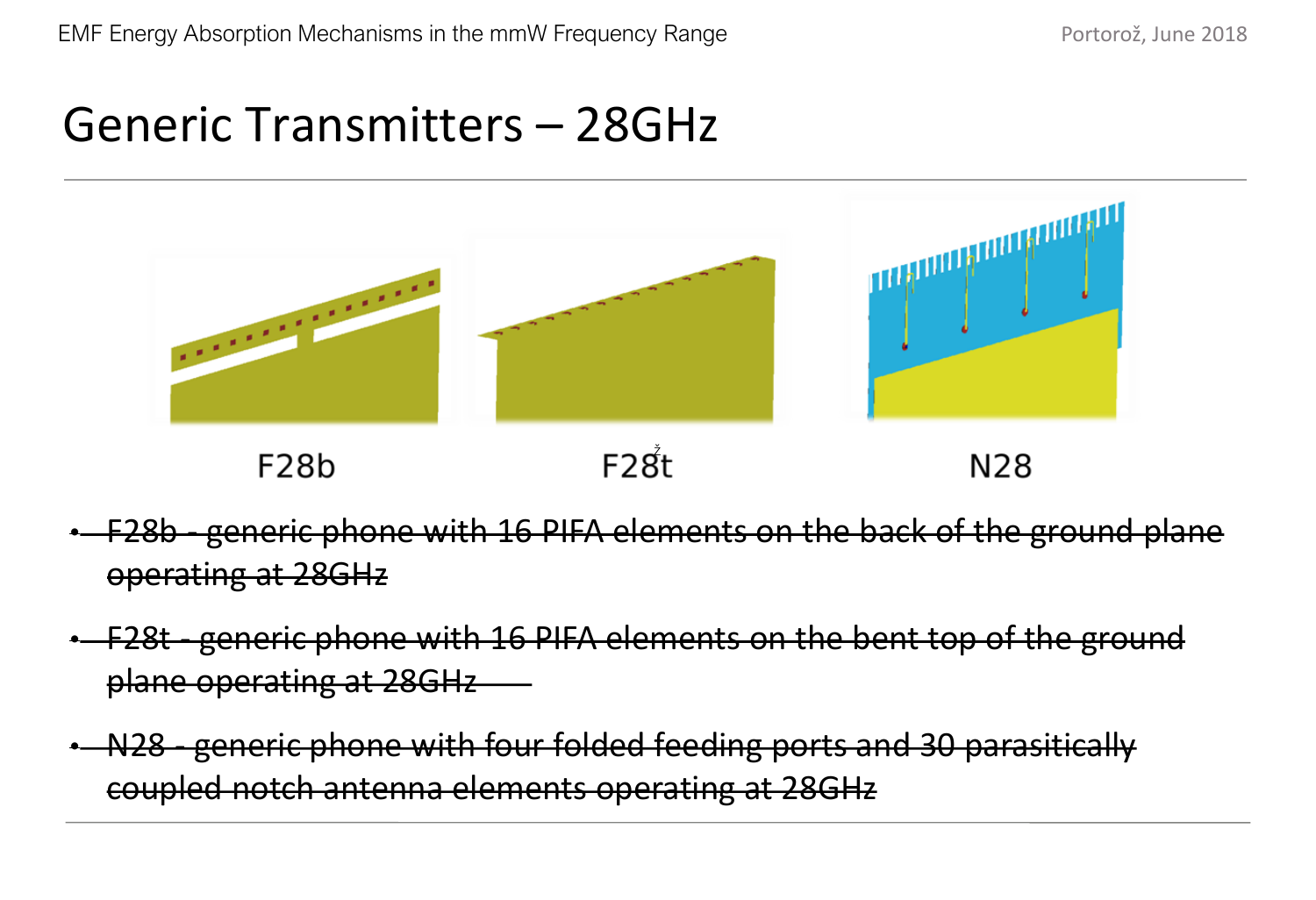### Generic Transmitters – 100GHz



#### F100b

F100t

- P100b generic phone with 16 patch antenna elements on the back of the ground plane operating at 100GHz
- P100t generic phone with 16 patch antenna elements on the top of the bent top of the ground plane operating at 100GHz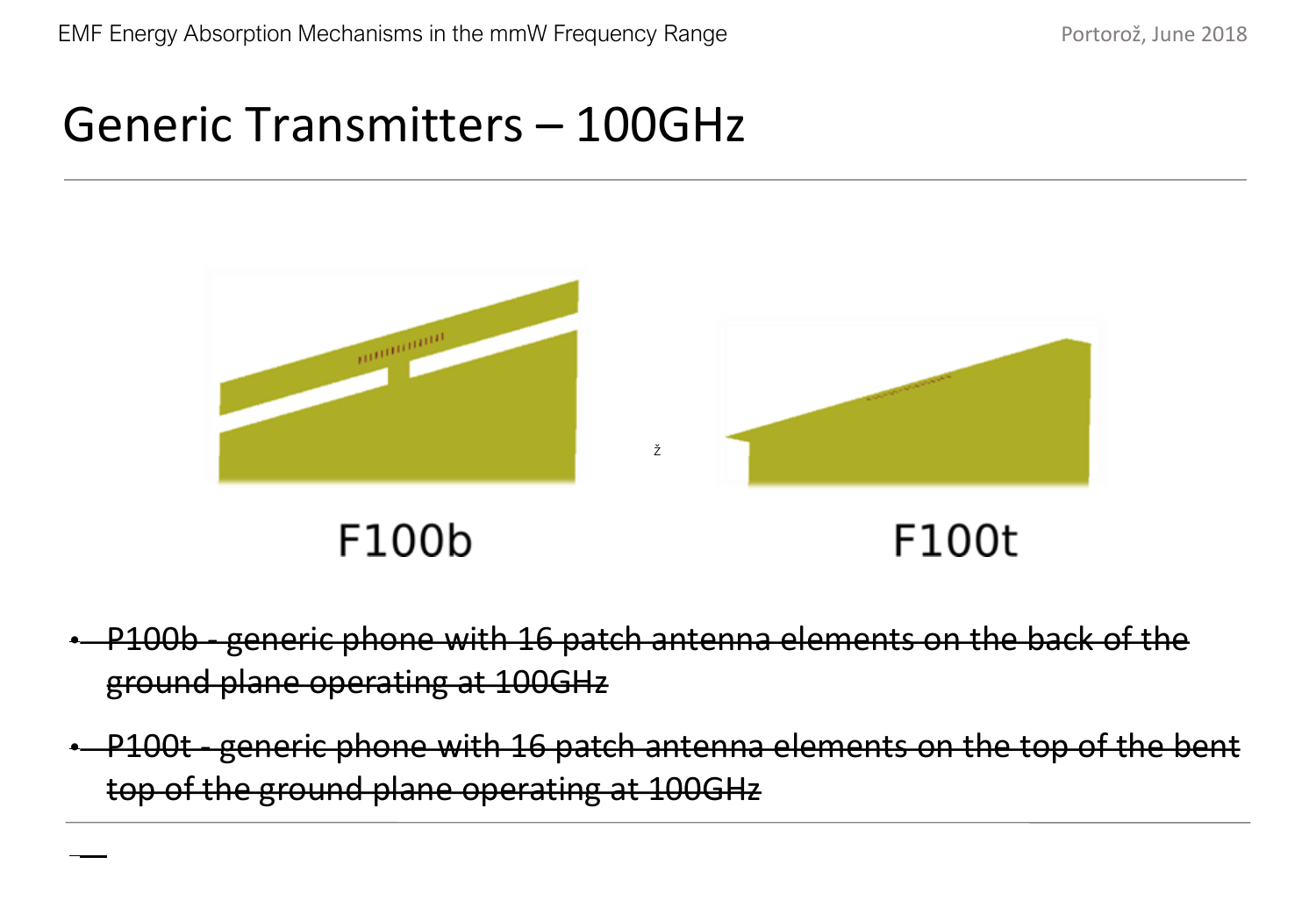### Farfield Patterns of the Generic Transmitters

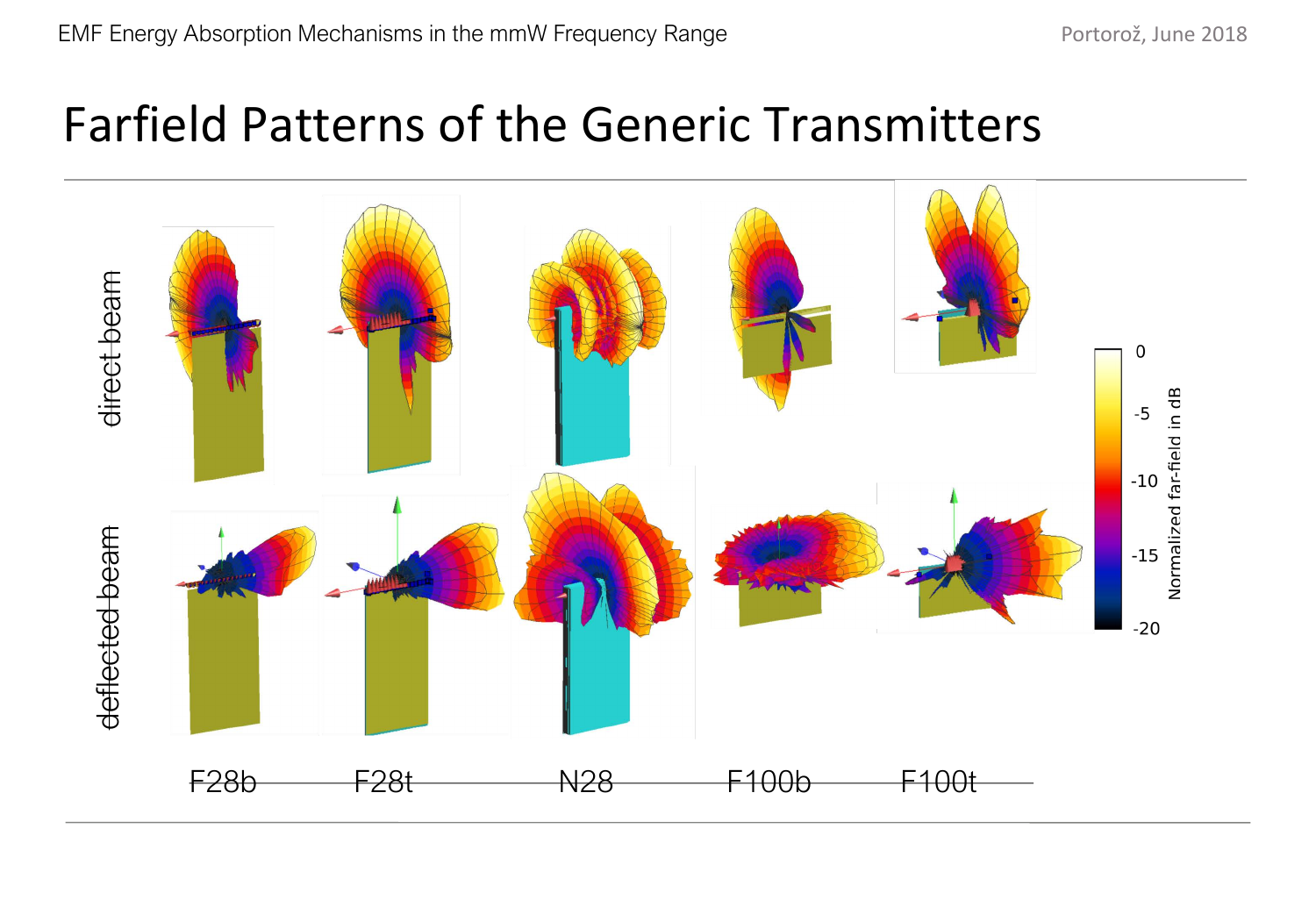## Positioning of the Generic Transmitters



• close distance: 1.7mm between ground and tissue corresponding to  $\lambda/6$  at 28GHz (N28: 4.2mm distance because of case)

• far distance: increased by 8mm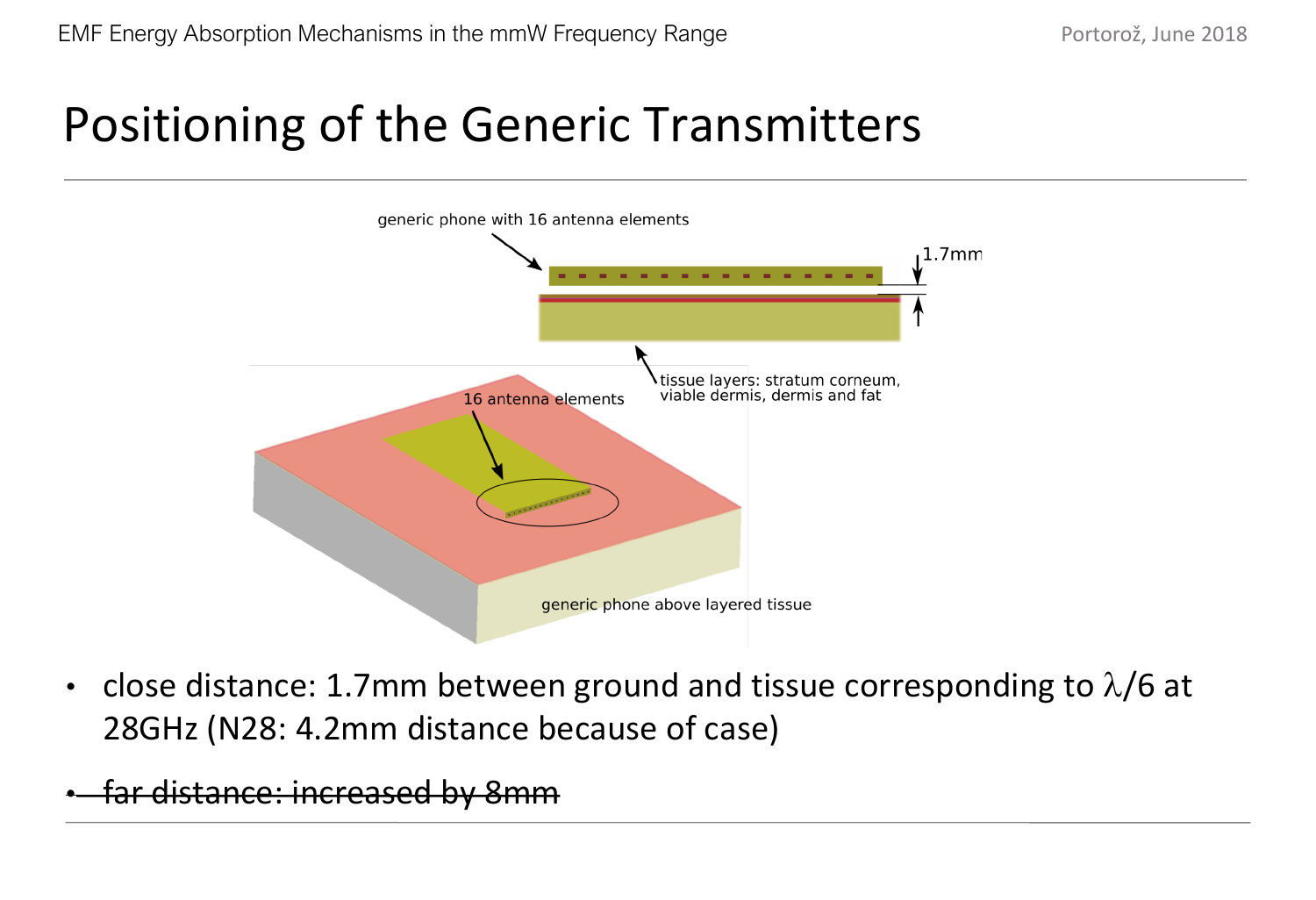### Calculation of the Temperature Increase

fields averaged over square surfaces of  $1 \text{cm}^2$ ,  $4 \text{cm}^2$  and  $100 \text{cm}^2$ 

- absolute value of the E-field vector
- real part of the Poynting vector
- normal component of the real part of the Poynting vector
- temperature increase simulated applying the antenna power required to reach an incident power density of 10W/m2
- close and far distance, direct and deflected beam, homogeneous and layered (worst-case) skin, adiabatic boundary conditions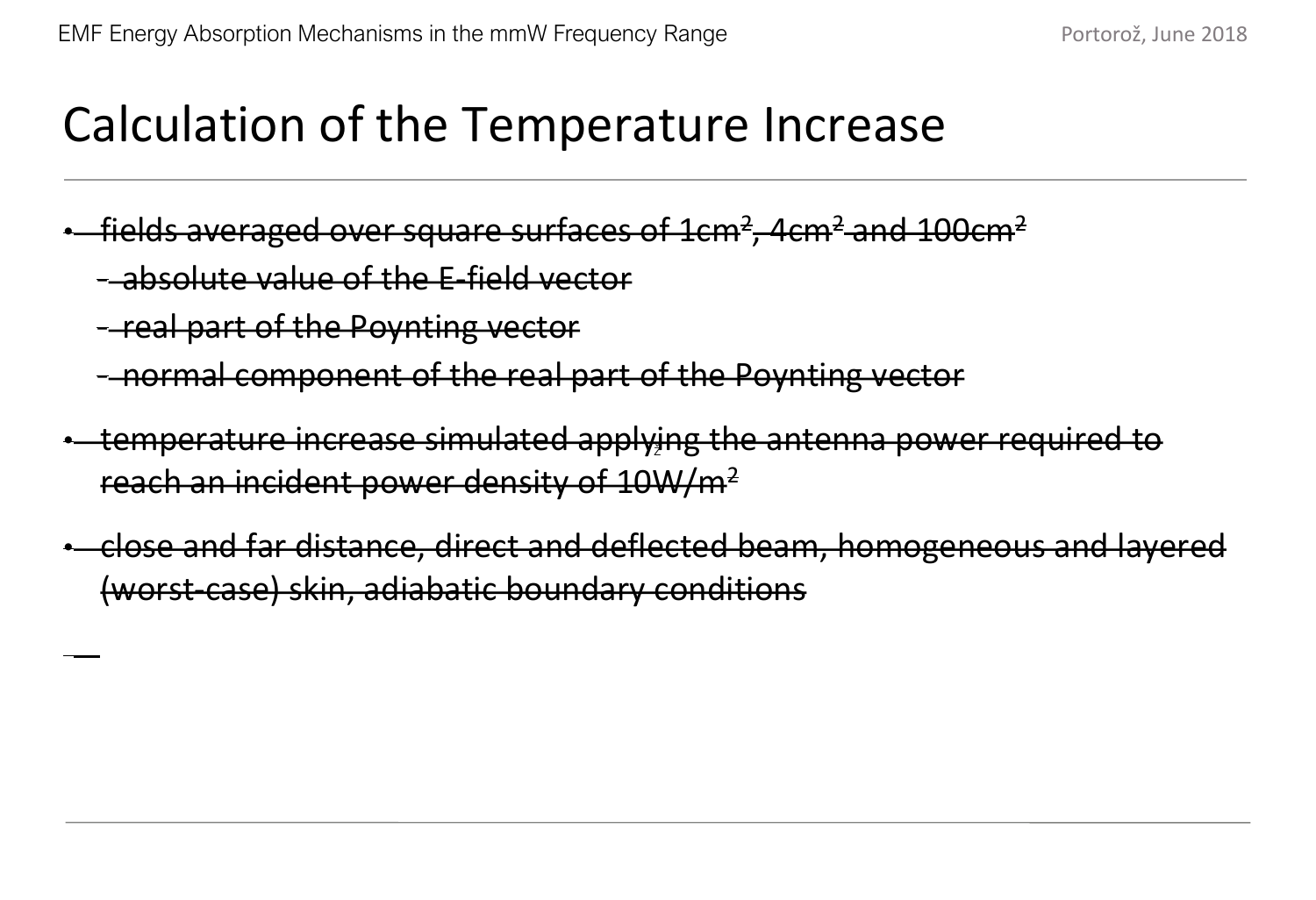## $\Delta T$  Averaged Over 1cm<sup>2</sup> – Homogeneous Skin



- similar ∆T for av. E-field and av. total Poynting vector
- generally higher ∆T for av. normal Poynting vector
- ∆<del>T dependent on device and distance</del>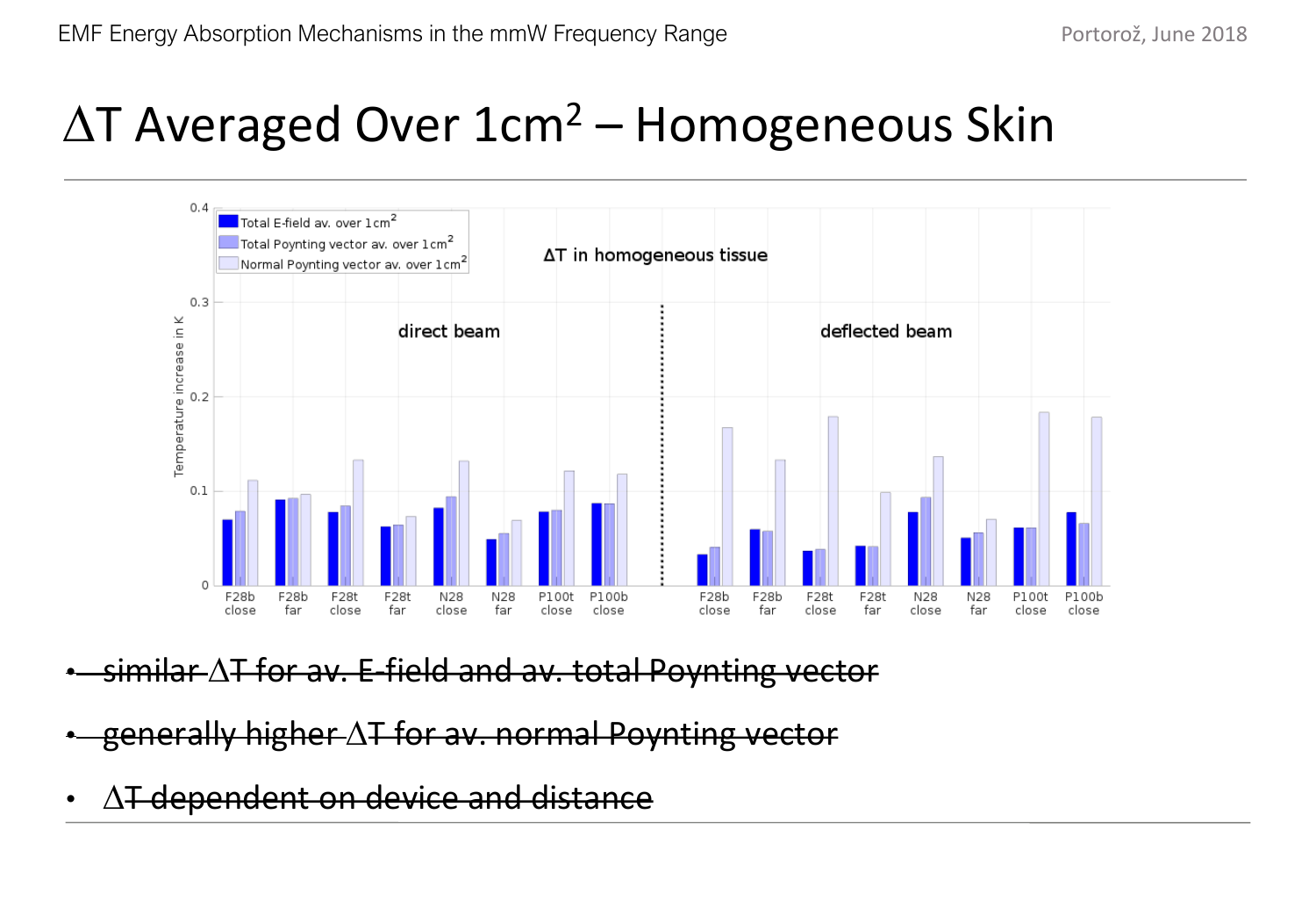## ∆T Averaged Over 1cm2 – Layered Skin



- ∆T generally higher by about a factor of 2
- otherwise, similar characteristics as for homogeneous tissue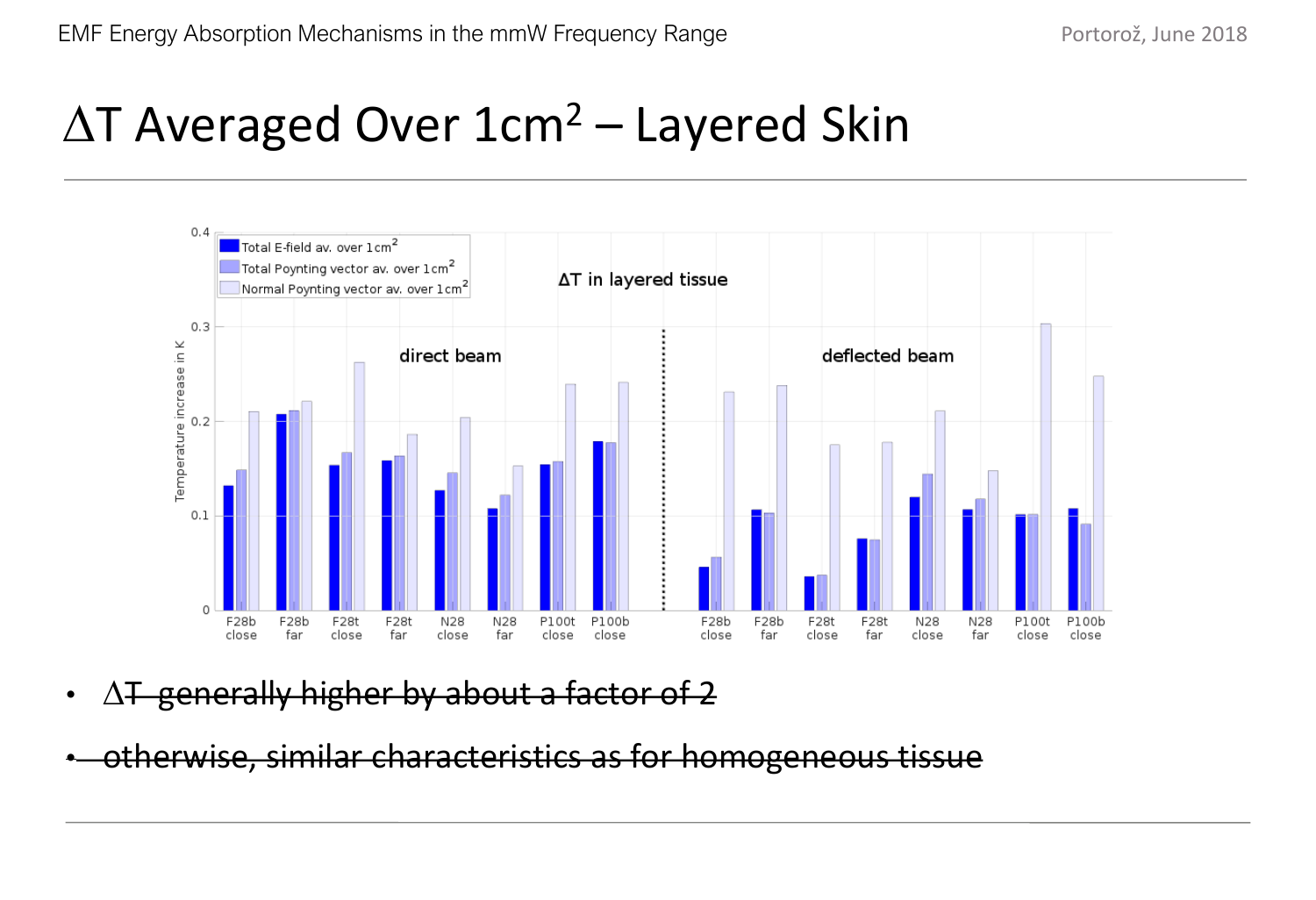## $\Delta T$  Averaged Over 4cm<sup>2</sup> – Homogeneous Skin



- $\Delta$ T generally higher than for an averaging surface of 1 cm<sup>2</sup>
- reduced correlation between temperature increase and power density

• otherwise, similar characteristics as for homogeneous tissue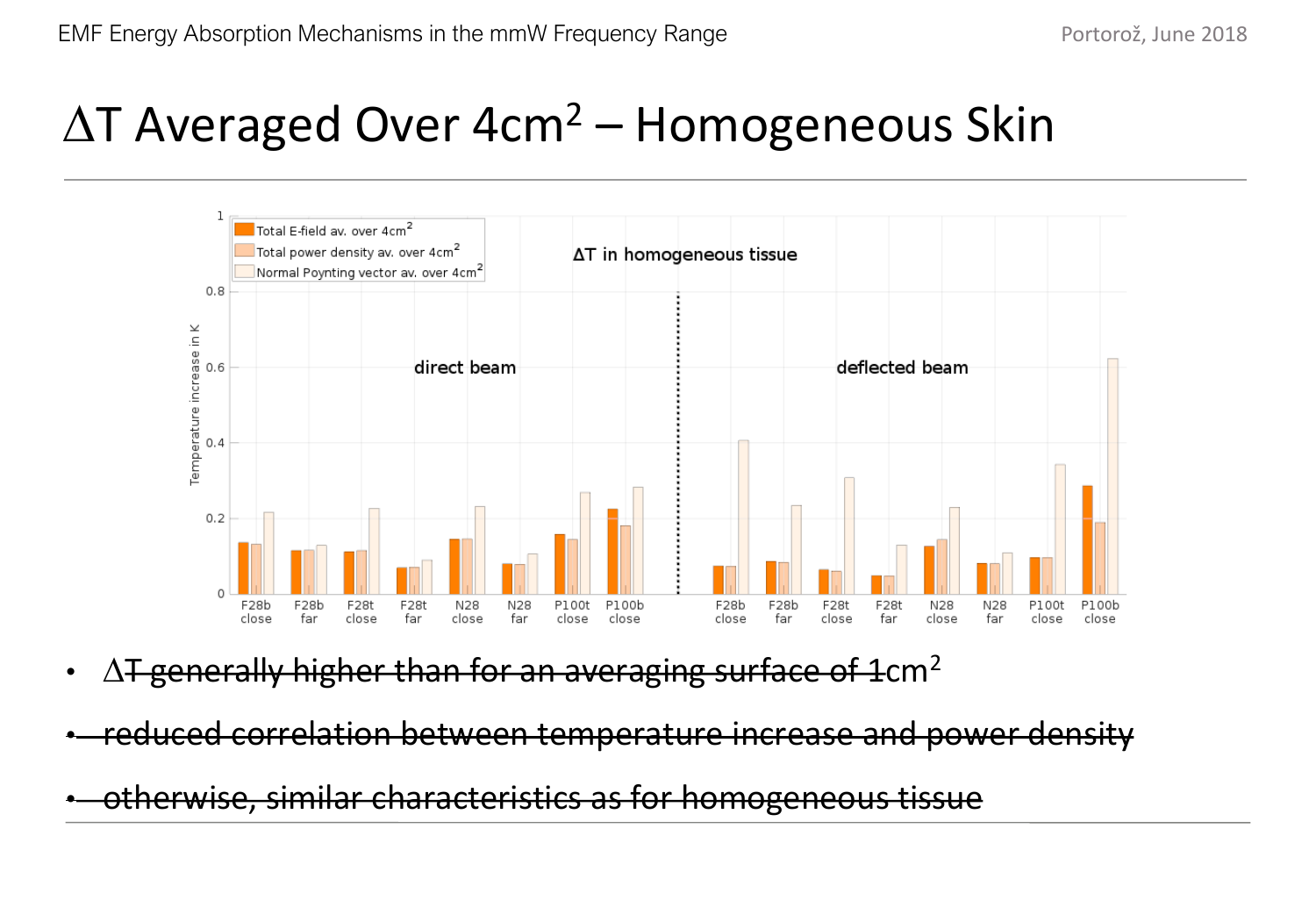## ∆T Averaged Over 20cm2 – Homogeneous Skin



- $\Delta$ T higher than for an averaging surface of 1 cm<sup>2</sup> and 4 cm<sup>2</sup>
- significantly reduced correlation between temperature increase and power density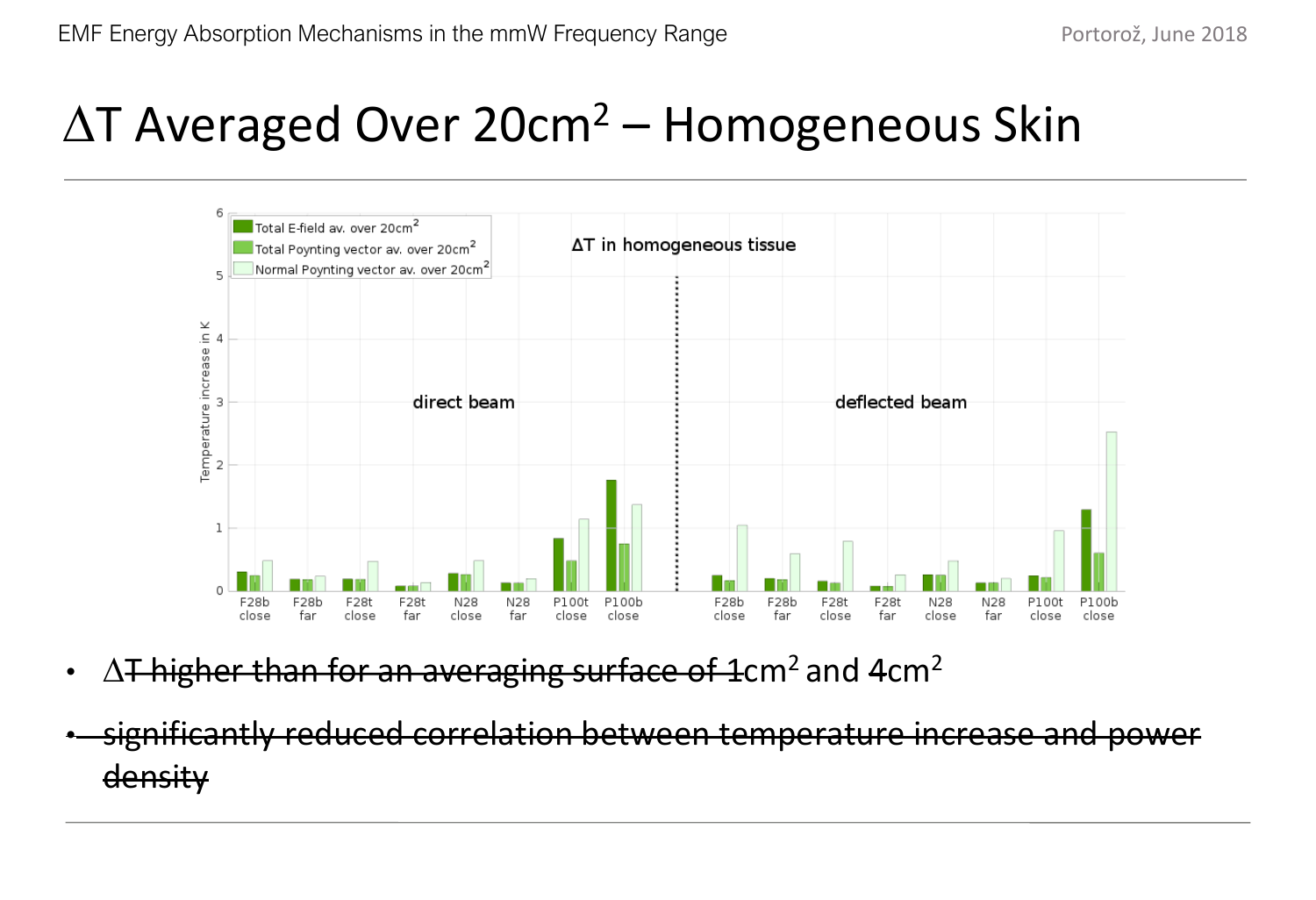### Correlation of ∆T and Power Density



- standard deviation of ∆T with power density increases with size of averaging area indicating higher dependence of ∆T from device type
- improved correlation for normal av. Poynting vector in layerd tissue for an averaging area of  $1 \text{cm}_2$